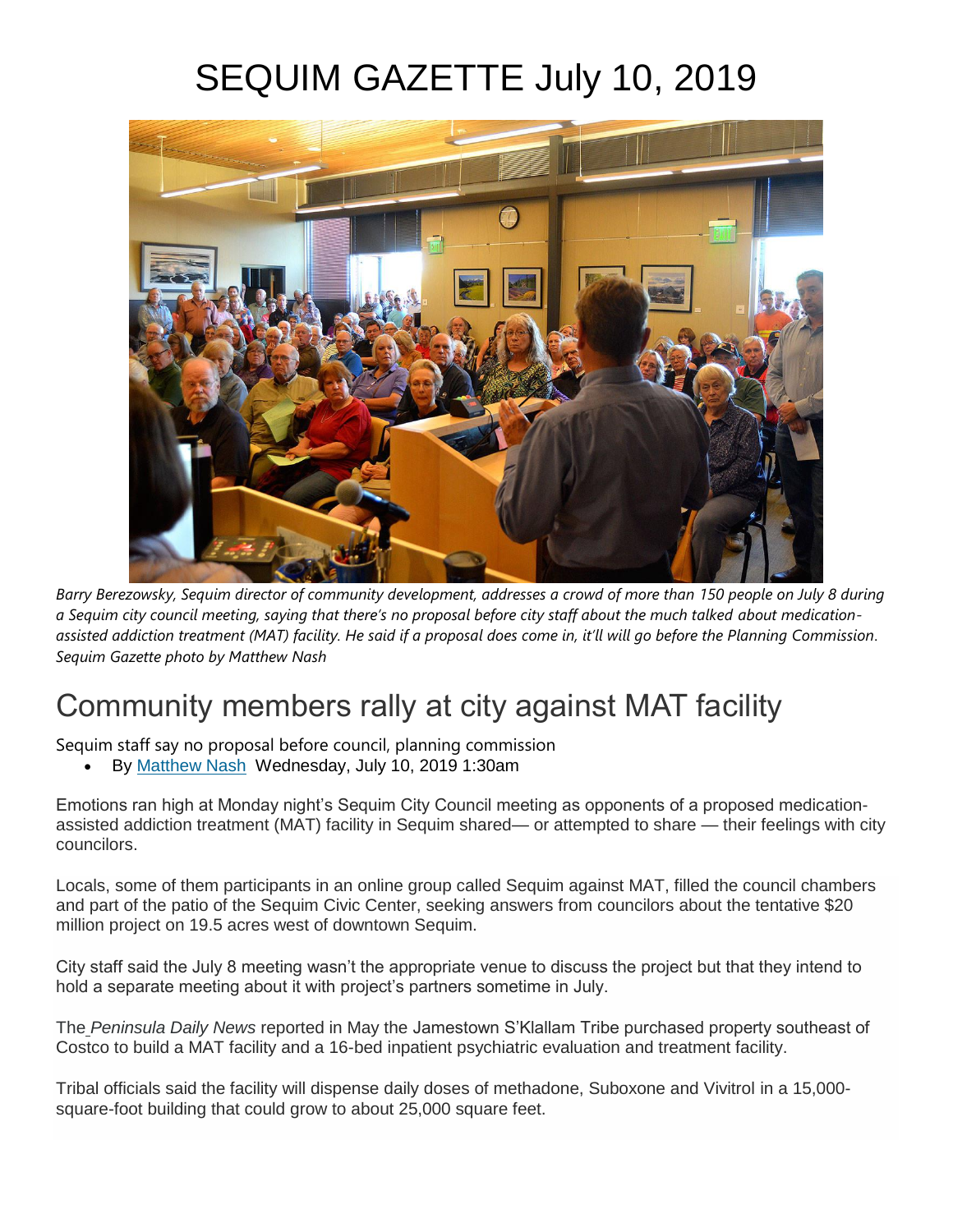Management for the facility have an agreement between the tribe and Olympic Medical Center to operate the psychiatric facility, as well as potential agreements to collaborate with Jefferson Healthcare, Forks Community Hospital and Peninsula Behavioral Health, the *PDN* reported.

The tribe, OMC and Jefferson Healthcare applied and received \$7.2 million for phase one from the state's capital budget application, and tribal officials plan to seek the remainder of the facility's funding in the 2020 legislative session.

Construction tentatively begins in spring 2020, tribe officials said, however, city staff said no application is before them.

"We don't have an application or a pre-application, but if we do, you'll be able to hear about it in the newspaper, posted on our city website, in a notice in the *Peninsula Daily News* and also on a board posted on the property," said Barry Berezowsky, Sequim director of community development.

"At this point in time, except for rumors, I don't know if we'll be able to discuss a whole lot."

Berezowsky later said he had met with tribal and OMC representatives for a preliminary meeting but that he didn't have any concrete information "except for the fact that there's not going to be any 400-bed hospital any time soon."

He said it wouldn't be appropriate to discuss the MAT facility because "that's not on anyone's drawing board."

Berezowsky said, "I can't comment on something that doesn't exist. Again, we don't have an application."



*Sequim Mayor Dennis Smith Mayor Dennis Smith said city staff and councilors received numerous emails and calls about a proposed medication-assisted addiction treatment (MAT) facility but he had heard only one side of the argument on Monday and he has "to have the opportunity to base the decision on facts." Sequim Gazette photo by Matthew Nash*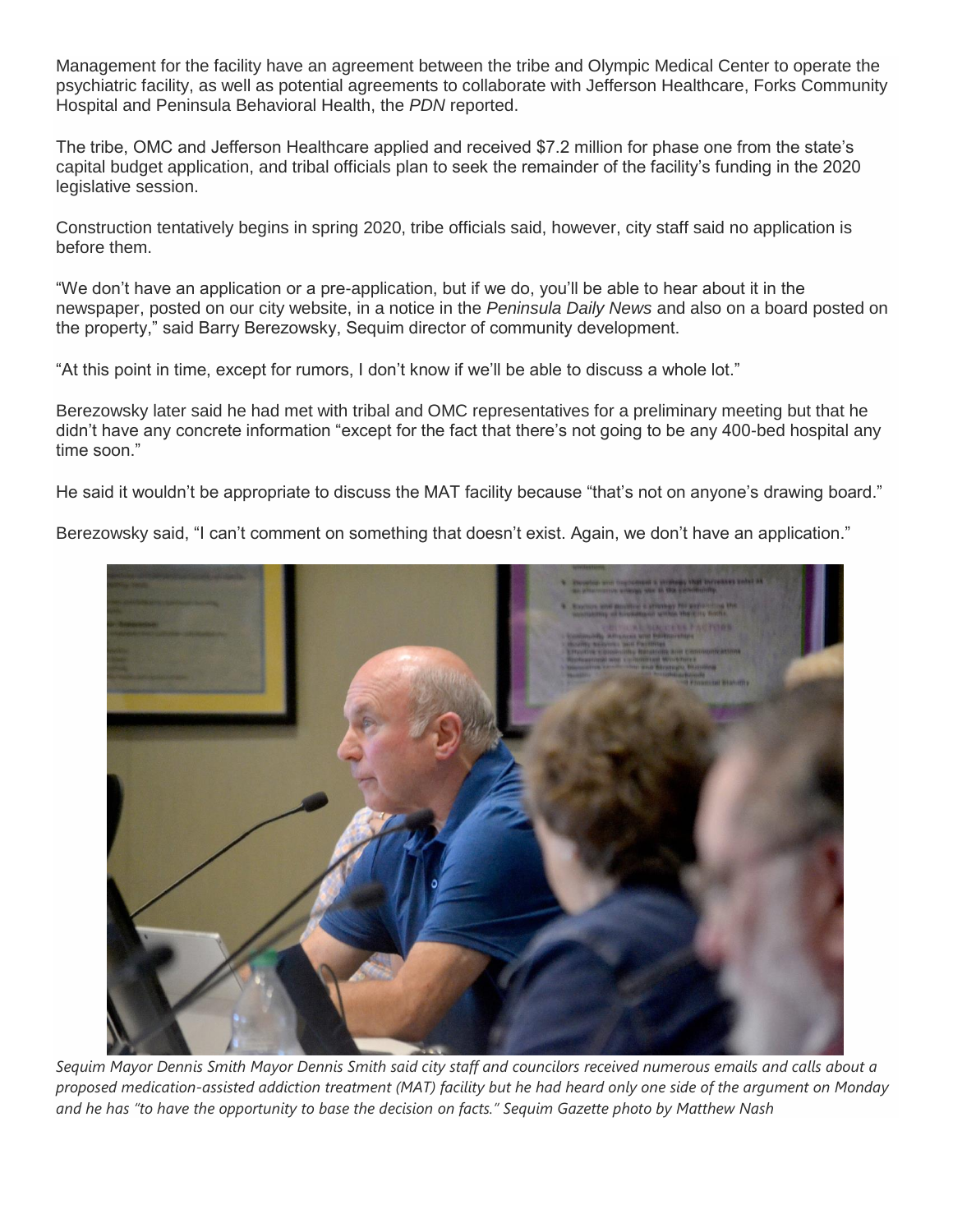#### **Council opinions**

Community members asked what each city councilor's take was on the proposed facility.

"We all care," Cheryl Cuccia of Sequim said. "Your particular opinions matter to us. We have elected you as officials. We respect your judgment. We have a right to know that."

However, city staff recommended multiple times that city councilors not respond.

"Because you're afraid of public opinion?" Cuccia asked.

"No, it's because as councilor Ted Miller had pointed out, as the project goes to the Planning Commission for a conditional use permit, and if for whatever reason someone wants to appeal that decision the appeal authority would be this council," city attorney Kristina Nelson-Gross said.

"It's not appropriate for the council to put their own personal opinions on the record for something they could be hearing in the future … As law, it's not appropriate for them to sharing their personal views because it represents bias."

City councilor Brandon Janisse asked if a moratorium on development was appropriate; Nelson-Gross said she's unsure if it would be, because no proposal has been made and the specific concerns. However, councilors can explore one if asked, she said.

City councilor Bob Lake turned the question about the facility back to the audience. The crowd responded they were not in favor of the facility.

"Everyone's voice has been heard, so now we have heard your position," Lake said.

Mayor Dennis Smith said city staff and councilors received numerous emails and calls about the facility.

"I know personally what I've heard, and what you people here have said and obviously there's no one here who said they want this, but somebody did somewhere because they're still coming," Smith said.

"At this point, I don't have any full evaluation of what the inputs and outputs are and this is one side. I will not base any decision on one side I hear in a room that happened out of nowhere with no forewarning. It's not right. I have to have the opportunity to base the decision on facts."

City Manager Charlie Bush said city staff would announce a public meeting about the project soon through various outlets so people could be heard.

### **Public opinions/questions**

Several people attempted to speak throughout the hour or so of the MAT facility discussion.

Kathleen Sayles, a registered nurse with Olympic Medical Center, said she's concerned about the vulnerable population in the area and its potential impact.

"I'm very upset that we are even being considered for this that we aren't even 'one-tenth of the population of Washington,'" she said.

"Where is this fundraising coming from? Last year we all wrote letters for the hospital begging them to extend funding from Port Angeles to Sequim. Now all that fundraising is being cut off. We're lucky to have an oncology center. Where did the (state legislature funds) come from for funding?"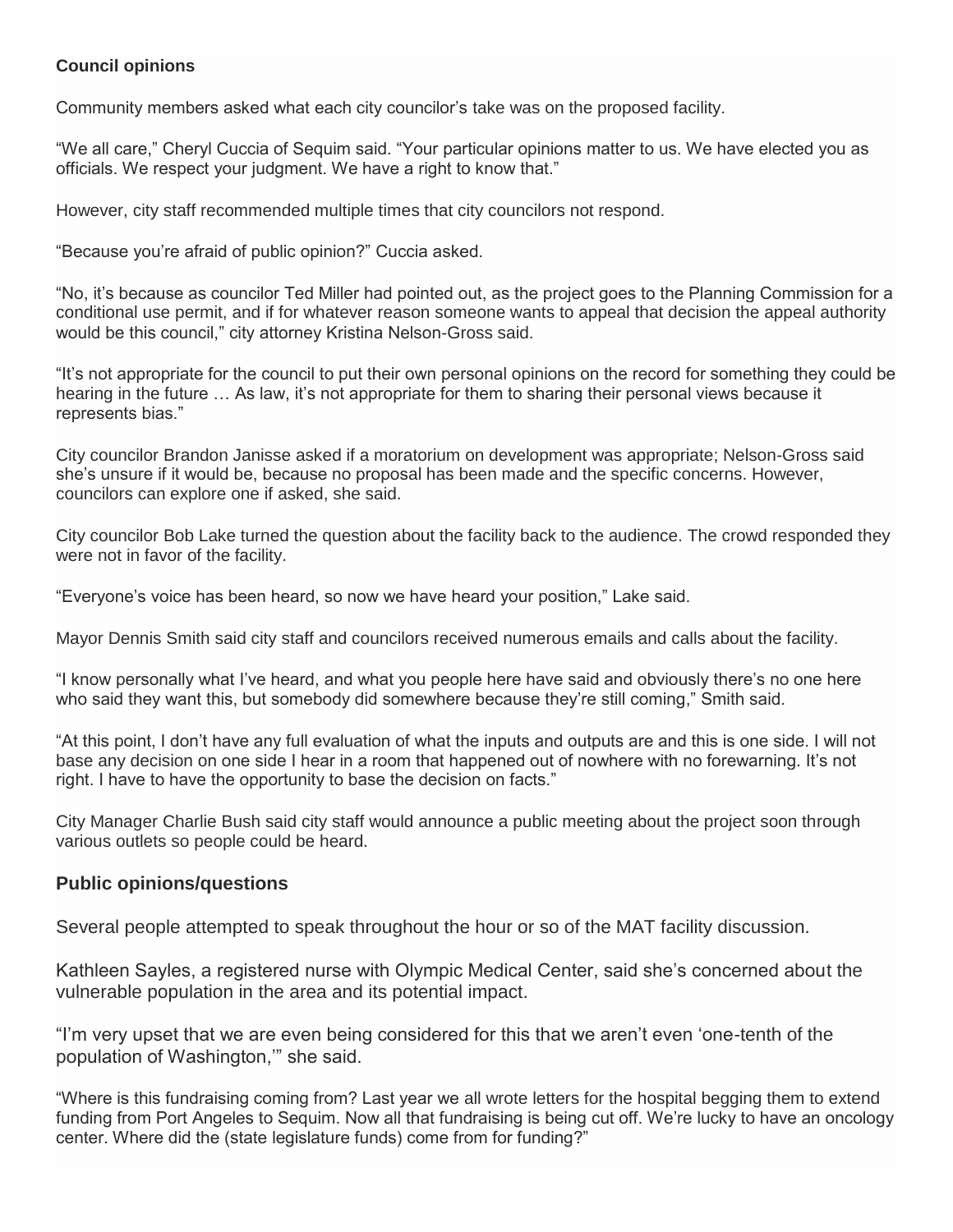Sandy Collins of Sequim questioned how the city seemed to know so little about the project yet the newspaper had reported on it.



*Sandy Collins of Sequim asked multiple questions of Sequim city councilors and staff on whether them being there to oppose the proposed MAT facility mattered. City Manager Charlie Bush replied that they plan to host a meeting about the facility sometime this meeting possibly with the Jamestown S'Klallam Tribe and Olympic Medical Center involved. Sequim Gazette photo by Matthew Nash*

"Again, it's a potential project; we don't have a lot of details," Bush said. "We don't have an application yet but when we do, we'll have a process."

"People have been quoted. Are you saying it's all fake news?" Collins asked.

"There's a potential project out there planned for the region with discussions for something by the site by Costco," Bush said. "We're saying it's not a project yet. In the terminology of city staff, an applicant comes and talks with the city. And ultimately, if they're serious, we'll file a process with the city."

Collins asked why people weren't notified about it.

"That's exactly what we're talking about," Bush said. "When an application is filed then there's a formal process initiated. But we have no reached that stage yet. These are discussions that happen all the time."

Someone else in the audience said the tribe already purchased the property, insinuating a project may be moving forward.

"People own land all over our community," Bush said. "They determine what to do with it ultimately. I'd be surprised if the tribe does not offer a formal proposal to the city, but we're not at that point at this time."

Collins asked Bush if the public's opinion counted; Bush said it would be valuable to the city's planning commission.

"In this particular space, we're very limited in how we handle state law with this," Bush said.

"So being in America, where people have the right to vote, it won't matter?" Collins asked.